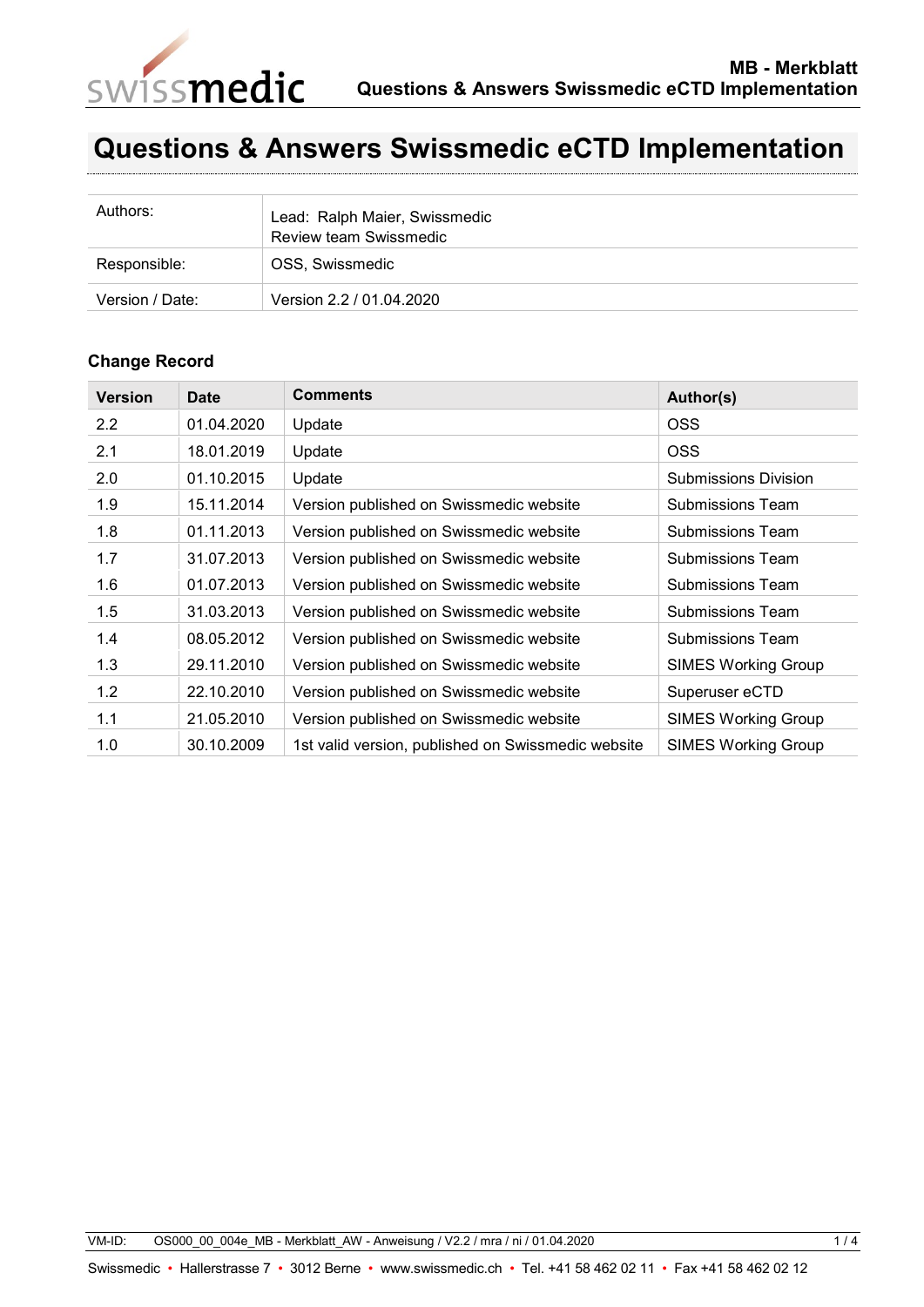

## **Table of contents**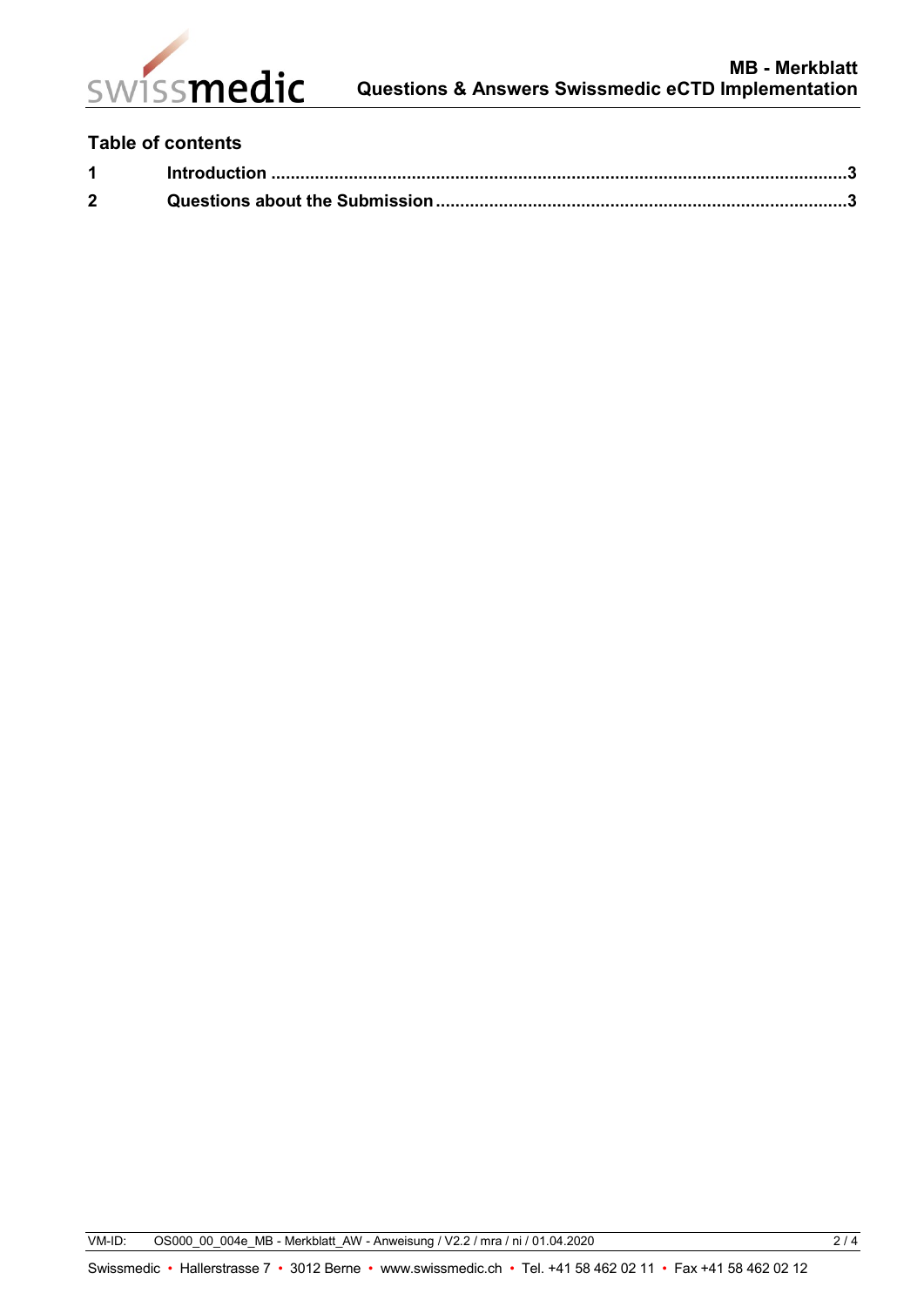

<span id="page-2-0"></span>

issmedic

This questions and answers document is a summary of questions that relate to the Swiss guideline documents (i.e. *Module 1 Specification for eCTD*, *Swiss eCTD Validation Criteria* and *eCTD Guidance for Industry*) and represent Swissmedic's current view. It is intended to be a dynamic document that supplements the above mentioned guideline documents. This questions and answers document will be updated as the guideline documents undergo change control or as new questions are submitted to the agency.

## <span id="page-2-1"></span>**2 Questions about the Submission**

| Question 1-1:<br>$(Q 2-1, V1.9)$ | How should a collective application be submitted which refers to both a drug<br>product documented in paper (eDok) and a drug product documented in eCTD<br>format?                                                                                                  |
|----------------------------------|----------------------------------------------------------------------------------------------------------------------------------------------------------------------------------------------------------------------------------------------------------------------|
| Answer 1-1:<br>(A 2-1, V1.9):    | The application must be made in eCTD and paper (eDok) formats according to<br>their previous life cycle. However, Swissmedic recommends converting the<br>paper-based drug product into eCTD before submitting the collective application.                           |
| Question 2-2:<br>(Q 2-5, V1.9)   | How should applications referring to stock-out situations be handled?                                                                                                                                                                                                |
| Answer 2-2:<br>$(A 2-5, V1.9)$   | • Applications referring to stock out situations: These refer to market<br>surveillance, require specific documentation and are handled outside the<br>eCTD.                                                                                                         |
|                                  | • Temporary marketing authorisations for new products: These can be submitted<br>as eCTD.                                                                                                                                                                            |
| Question 2-3:<br>$(Q 2-6, V1.9)$ | Which documents should be placed in the section 'additional information'<br>addressed in Appendix 1 of the Swiss Module 1 Specification document?                                                                                                                    |
| Answer 2-3:<br>$(A 2-6, V1.9)$   | This section should not be used if a document has a defined place within<br>module 1. The section 'additional information' is used for documents which<br>cannot be assigned to any other section within module 1. New forms should be<br>added to section 1.2.2.99. |
| Question 2-4:                    | Question concerning new M1 Specification v1.4: Why is the envelope element<br>article-13-tpa still referred to as paragraph-13-tpa in a new sequence published<br>according to the new M1 Specification?                                                             |
| Answer 2-4:                      | This error has been fixed in M1 Specification v1.5.                                                                                                                                                                                                                  |
| Question 2-5:                    | Question concerning new M1 Specification v1.4: Why is there a fixed component<br>of file name in table 1 under section 1.2.2? There is no document in this section.                                                                                                  |
| Answer 2-5:                      | This error has been fixed in M1 Specification v1.5.                                                                                                                                                                                                                  |